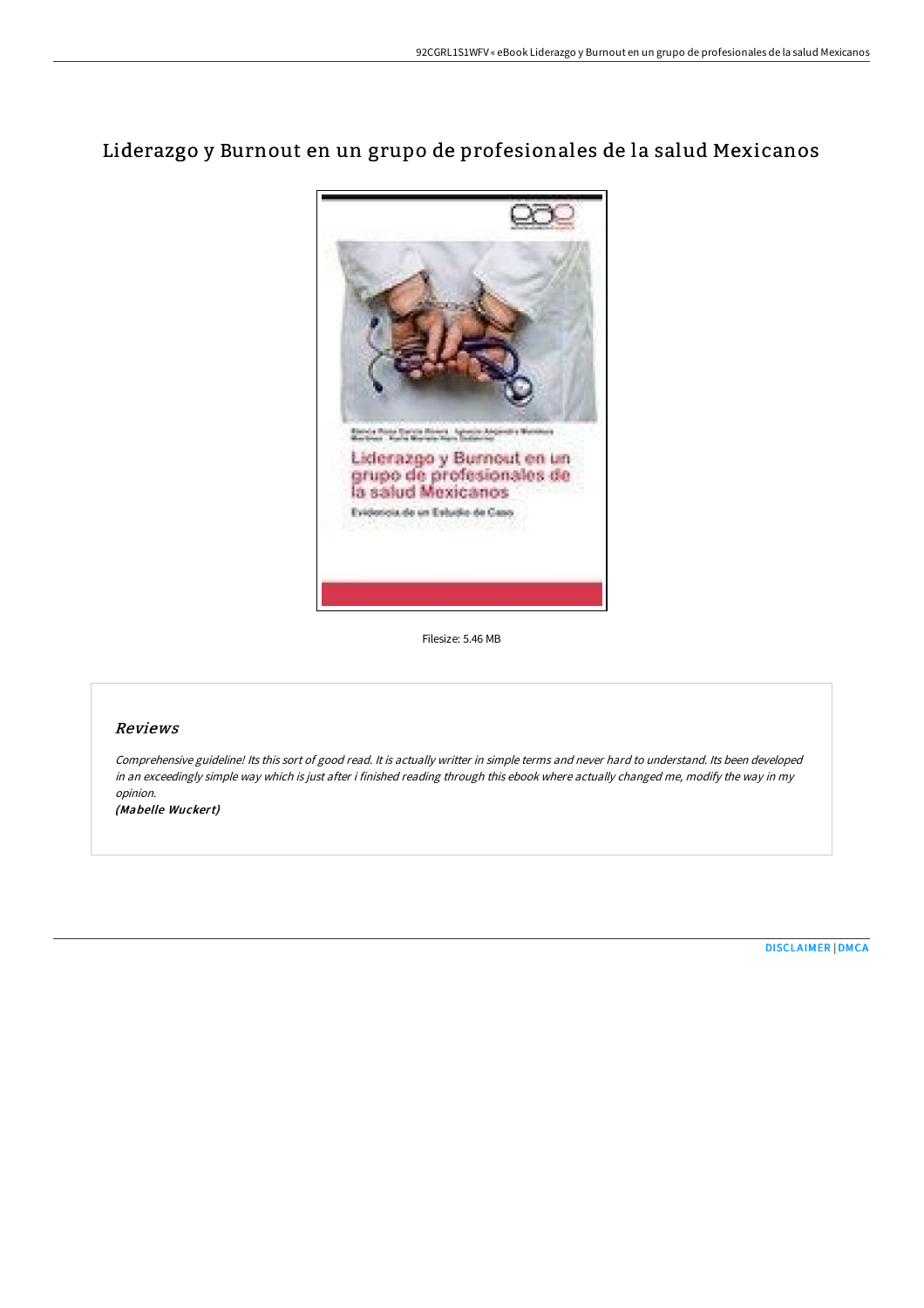# LIDERAZGO Y BURNOUT EN UN GRUPO DE PROFESIONALES DE LA SALUD MEXICANOS



EAE Nov 2012, 2012. Taschenbuch. Book Condition: Neu. 220x150x9 mm. This item is printed on demand - Print on Demand Neuware - El objetivo de esta investigación fue correlacionar el Liderazgo Transformacional de un grupo de profesionales de la salud de un hospital público en el Estado de Baja California, México con el burnout en su personal médico y de enfermería, desde el Modelo de Liderazgo Transformacional de Bass y Avolio, y desde el Modelo de Desgaste profesional de Maslach. Se aplicó el Cuestionario sobre Datos Sociodemográficos y Organizacionales del Trabajador , el Cuestionario Maslach Burnout Inventory (MBI) , y la Adaptación al Multifactor Leadership Questionnaire (MLQ), a una muestra de personal médico y de enfermería n = 102. Los Modelos de Ecuaciones Estructurales permitieron determinar que existen correlaciones inversas significativas entre las diferentes subescalas del Liderazgo transformacional con en el Desgaste profesional, exceptuando con las del Laissez Faire, siendo positivas. Se reafirmaron los hallazgos teóricos y empíricos de estudios previos del Modelo de Bass y Avolio, así como del Modelo de Maslach; en éste último se eliminó la subescala de Despersonalización. Los coeficientes de confiabilidad Alfa de Cronbach fueron superiores a 70 en dichas variables. 156 pp. Spanisch.

 $\blacksquare$ Read Liderazgo y Burnout en un grupo de [profesionales](http://techno-pub.tech/liderazgo-y-burnout-en-un-grupo-de-profesionales.html) de la salud Mexicanos Online  $\blacksquare$ Download PDF Liderazgo y Burnout en un grupo de [profesionales](http://techno-pub.tech/liderazgo-y-burnout-en-un-grupo-de-profesionales.html) de la salud Mexicanos